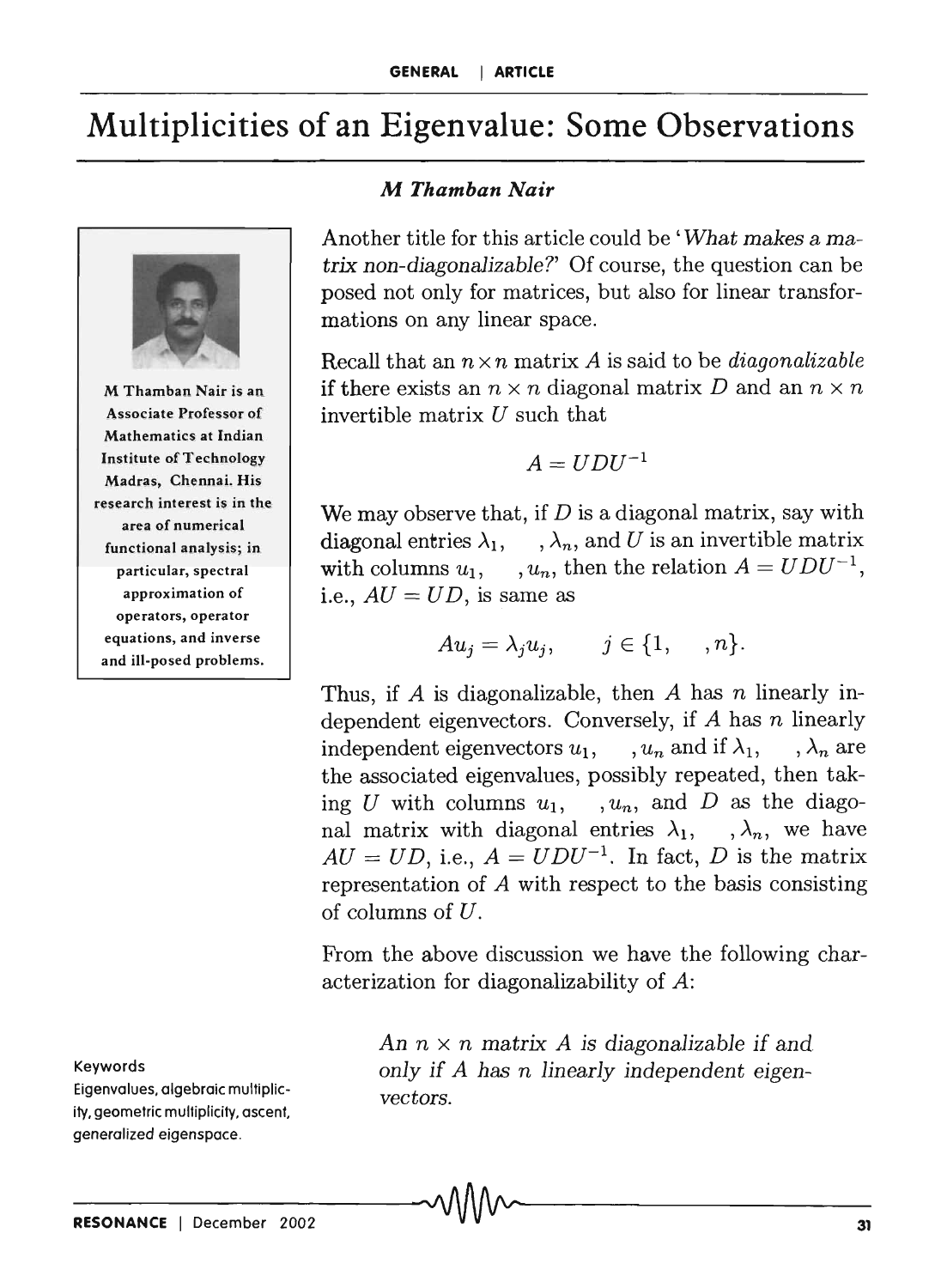A matrix is diagonalizable if and only if ascent of every eigenvalue is one, that is, if and only if for each eigenvalue, the geometric multiplicity and the algebraic multiplicity are equal.

In view of the above characterization, the question of diagonalizability can be posed for any linear transformation on a finite dimensional vector space.

Now let us look at the issue in a slightly different manner. Suppose  $\lambda_1$ ,  $\lambda_k$  are the distinct eigenvalues of an  $n \times n$  matrix A. By the above discussion, we can infer that *A* is diagonalizable if and only if for each  $j = 1, \dots, k$ , there are linearly independent eigenvectors  $u_{i,1}$ ,  $u_{i,n_i}$  of A associated with  $\lambda_i$  such that

$$
n_1 + \cdots + n_k = n,
$$

and in that case, columns of *U* are the vectors

$$
u_{1,1}, \ldots, u_{1,n_1}, \ldots, u_{k,1}, \ldots, u_{k,n_k},
$$

and diagonal elements of *D* are  $\lambda_1$ ,  $\lambda_k$  with each  $\lambda_i$ repeated *nj* times.

Such a nice situation does not prevail if one of the eigenvalues, say  $\lambda_i$ , is *defective*, in the sense that  $n_i$  is not large enough so as to satisfy the relation  $n_1 + ... + n_k = n$ . A simple example of a matrix which is not diagonalizable is the  $2 \times 2$  matrix

$$
A = \left(\begin{array}{cc} 1 & 1 \\ 0 & 1 \end{array}\right)
$$

It is easily seen that  $\lambda = 1$  is the only eigenvalue of A and there is only one linearly independent eigenvector associated with this eigenvalue. In this example,  $\lambda = 1$ is a defective eigenvalue of *A.* 

In this article we define certain quantities called *geometric multiplicity, algebraic multiplicity* and *ascent* of an eigenvalue, and then prove a generalized form of the *diagonalization theorem* which, in particular, show that a matrix is diagonalizable if and only if ascent of every eigenvalue is one, that is, if and only if for each eigenvalue, the geometric multiplicity and the algebraic multiplicity are equal. We shall do this in the context of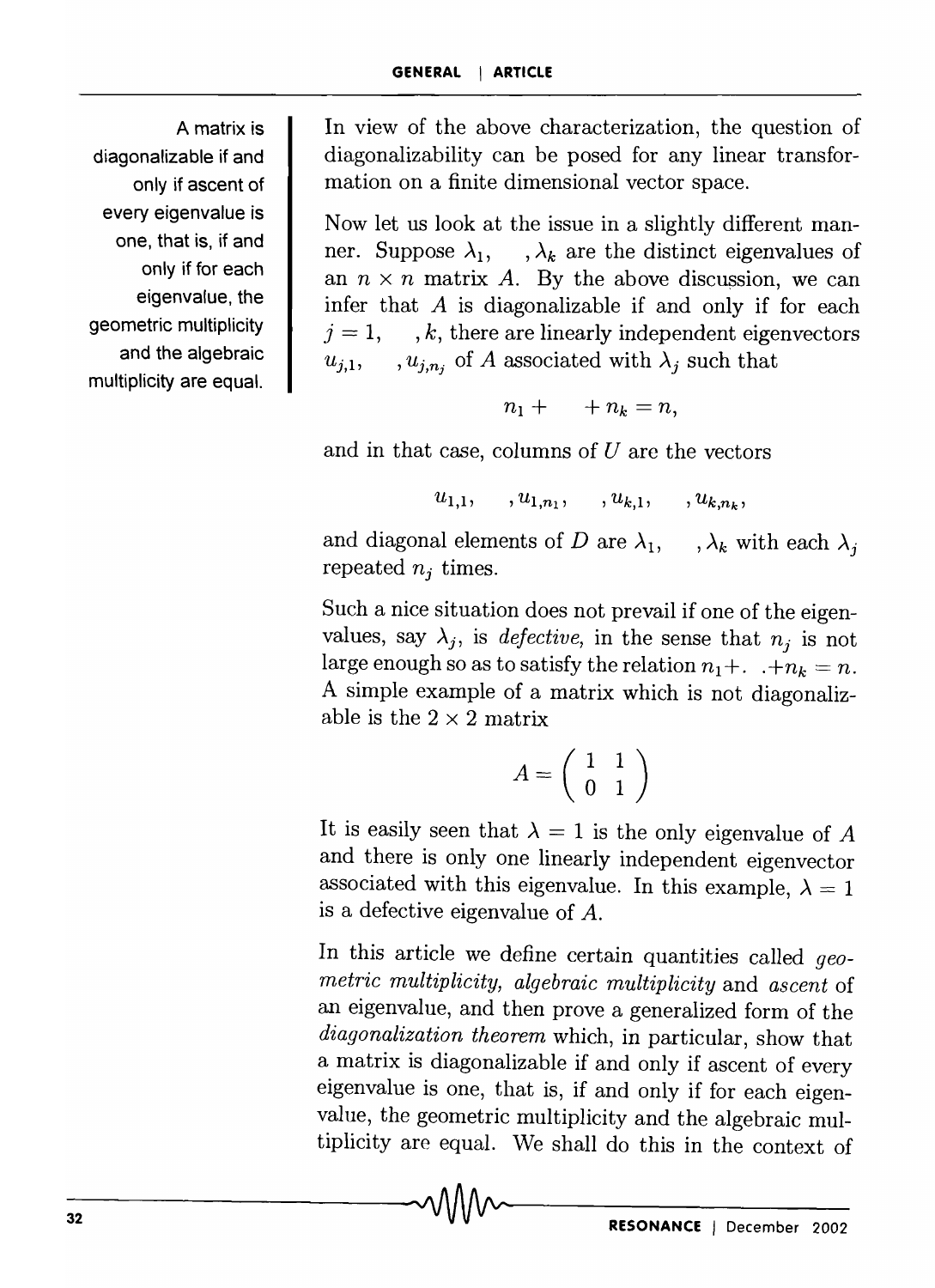a linear transformation on a finite dimensional vector space.

First some definitions:

Let  $X$  be a finite dimensional vector space over the field  $\mathbb C$  of complex numbers, and let  $T : X \to X$  be a linear transformation, i.e.,

$$
T(\alpha x + \beta y) = \alpha T(x) + \beta T(y)
$$

for every  $x, y \in X$  and for every  $\alpha, \beta \in \mathbb{C}$ . An element  $\lambda \in \mathbb{C}$  is said to be an *eigenvalue* of T if there exists a nonzero  $x \in X$  such that

$$
Tx = \lambda x,
$$

and in that case x is called an *eigenvector* of  $T$  (Here, and below, for  $x \in X$ , we may also use the notation  $Tx$ for the element  $T(x)$  in  $X$ .)

Two of the important subspaces associated with  $T: X \rightarrow$ *X* are its *kernel* and its *range,* defined by

$$
ker(T) := \{ x \in X : Tx = 0 \},
$$
  

$$
range(T) := \{ Tx : x \in X \},
$$

respectively.

A subspace *All* of X is said to be *invariant* under *T* if  $Tx \in M$  for every  $x \in M$ 

Clearly, kernel and range of  $T$  are invariant under  $T$ 

The following definition is motivated by our discussion on diagonalizablity of a matrix: The linear transformation  $T: X \to X$  is said to be *diagonalizable* if X has a basis consisting of eigenvectors of T

Clearly,  $\lambda \in \mathbb{C}$  is an eigenvalue of T if and only if the transformation  $T - \lambda I$  is not injective, if and only if the kernel of  $T - \lambda I$ , is not the zero space. Thus, eigenvectors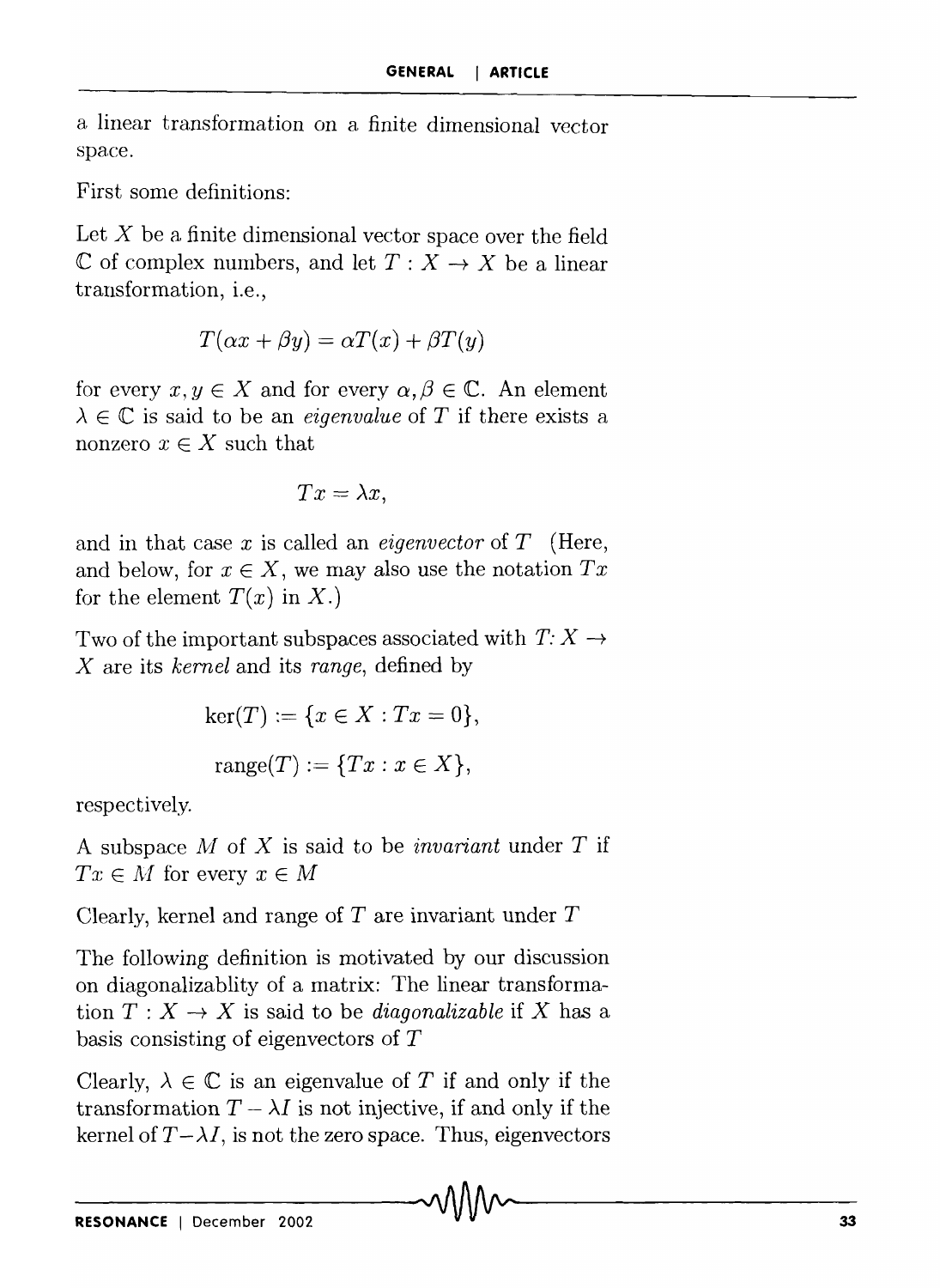of T corresponding to an eigenvalue  $\lambda$  are the nonzero elements of ker $(T - \lambda I)$ .

The subspace ker $(T - \lambda I)$  is called the *eigenspace* of T corresponding to the eigenvalue  $\lambda$ , and the dimension of the eigenspace  $\ker(T - \lambda I)$  is called the *geometric multiplicity* of  $\lambda$ .

If  $\lambda_1$ ,  $\lambda_k$  are the distinct eigenvalues of *T* then it can be easily seen that *T* is diagonalizable if and only if

$$
\dim X = \dim \ker(T - \lambda_1 I) + \qquad \text{+} \dim \ker(T - \lambda_k I).
$$

This is equivalent to saying that

$$
X = \ker(T - \lambda_1 I) + \cdots + \ker(T - \lambda_k I)
$$

with

$$
\ker(T - \lambda_i I) \cap \ker(T - \lambda_j I) = \{0\} \text{ for } i \neq j.
$$

For subsets M, N of X, we used the notation  $M + N$  for the set

$$
\{x+y : x \in M, y \in N\}.
$$

Now suppose that  $\lambda \in \mathbb{C}$  is an eigenvalue of *T*, and for  $j = 1, 2, \dots$ , let us denote

$$
K_j = \ker(T - \lambda I)^j.
$$

Then we observe the following :

- (i)  $\{0\} \subset K_1 \subset K_2 \subset \subset X$ .
- (ii) There exists *j* such that  $K_j = K_{j+1}$

(iii) If  $K_j = K_{j+1}$  for some *j*, then  $K_j = K_{j+i}$  for every  $i = 1, 2, ...$ 

Clearly (i) follows from the definition of  $K_j$ 's, and (ii) is a consequence of the finite dimensionality of  $X$ . To see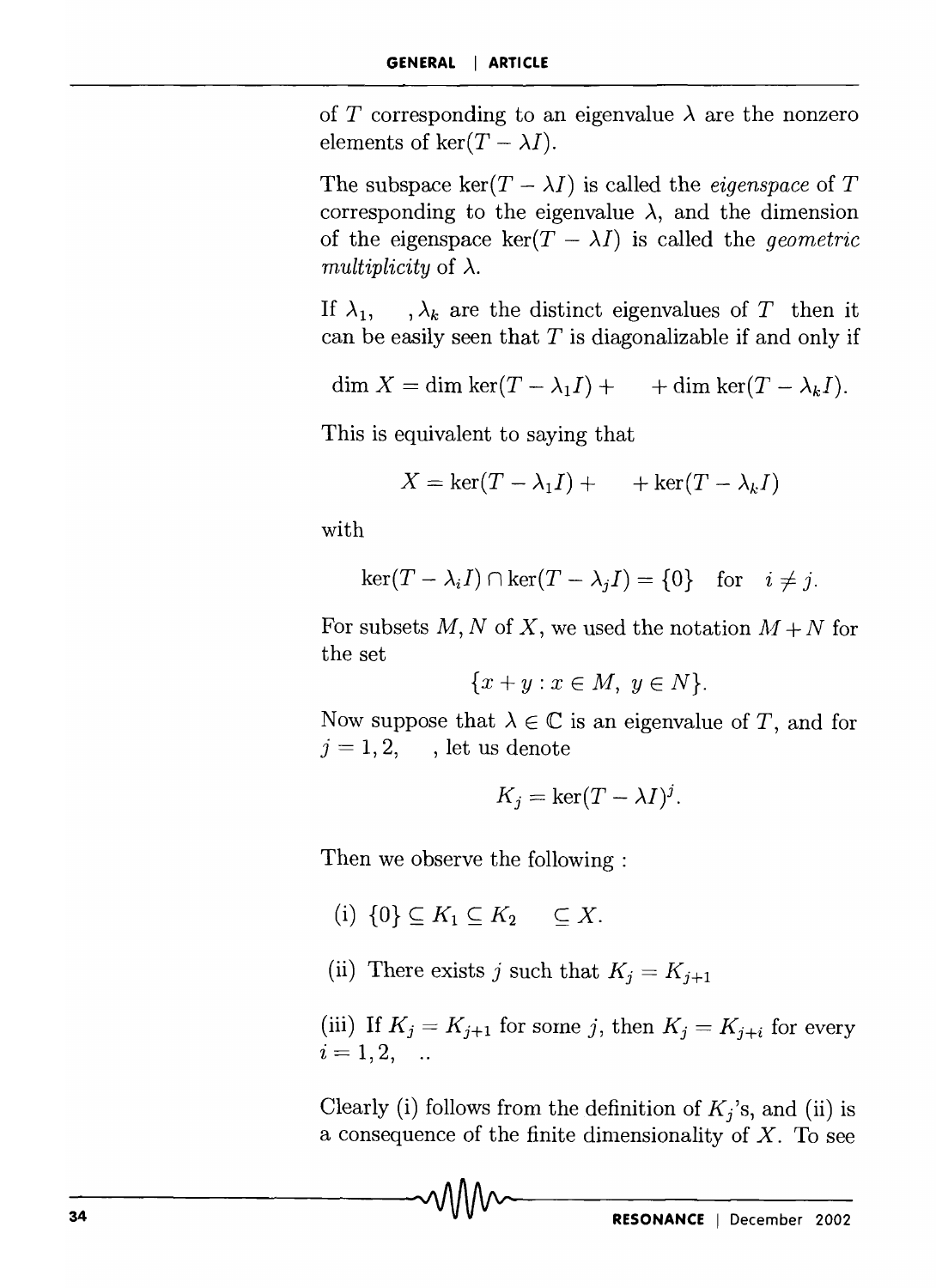(iii), suppose  $K_i = K_{i+1}$  for some j. Now if  $x \in K_{i+2}$ , i.e., if  $(T - \lambda I)^{j+2}x = 0$ , then we have  $(T - \lambda I)x \in$  $K_{j+1} = K_j$ , so that  $(T - \lambda I)^{j+1}x = 0$ , i.e.,  $x \in K_{j+1}$ . Thus we have proved that  $K_{j+2} \subseteq K_{j+1}$ . Now using (i), we have  $K_{j+2} = K_{j+1}$ . Continuing the above argument, we obtain  $K_j = K_{j+i}$  for every  $i \in \{1, 2, \ldots\}.$ 

From the above observations, it is obvious that there exists a positive integer  $\ell$  such that

$$
K_{\ell-1} \neq K_{\ell} = K_{\ell+i}
$$
 for every  $i = 1, 2$ ,

This positive integer  $\ell$  is called the *ascent* of  $\lambda$ , the subspace  $K_{\ell}$  is called the *generalized eigenspace* and elements of  $K_{\ell}$  are called the *generalized eigenvectors* of  $T$ corresponding to the eigenvalue  $\lambda$ . The dimension of  $K_{\ell}$ is called the *algebraic multiplicity* of  $\lambda$ .

Let  $g_{\lambda}$ ,  $\ell_{\lambda}$  and  $m_{\lambda}$ , respectively, be the geometric multiplicity, ascent and the algebraic multiplicity of an eigenvalue  $\lambda$  of T Then, from the observations (i)-(iii) above, it is clear that

$$
g_{\lambda} \leq m_{\lambda}
$$
 and  $\ell_{\lambda} \leq m_{\lambda}$ .

Also, we observe that

$$
g_{\lambda} = m_{\lambda}
$$
 if and only if  $\ell_{\lambda} = 1$ .

In fact, we have the following result  $(|1|)$ :

**Theorem 1** *Suppose*  $\lambda$  *is an eigenvalue of a linear transformation*  $T : X \rightarrow X$  *with geometric multiplicity q,*  $a$ *lgebraic multiplicity m, and ascent*  $\ell$ *. Then* 

$$
\ell + g - 1 \le m \le \ell g.
$$

**Proof.** For each  $i \in \mathbb{N}$ , let  $K_i = \text{ker}(T - \lambda I)^i$  and  $g_i = \dim K_i$ . Then we know that

$$
K_1 \subset K_2 \subset \subset K_{\ell} = K_{\ell+j} \quad \forall j \in \mathbb{N}.
$$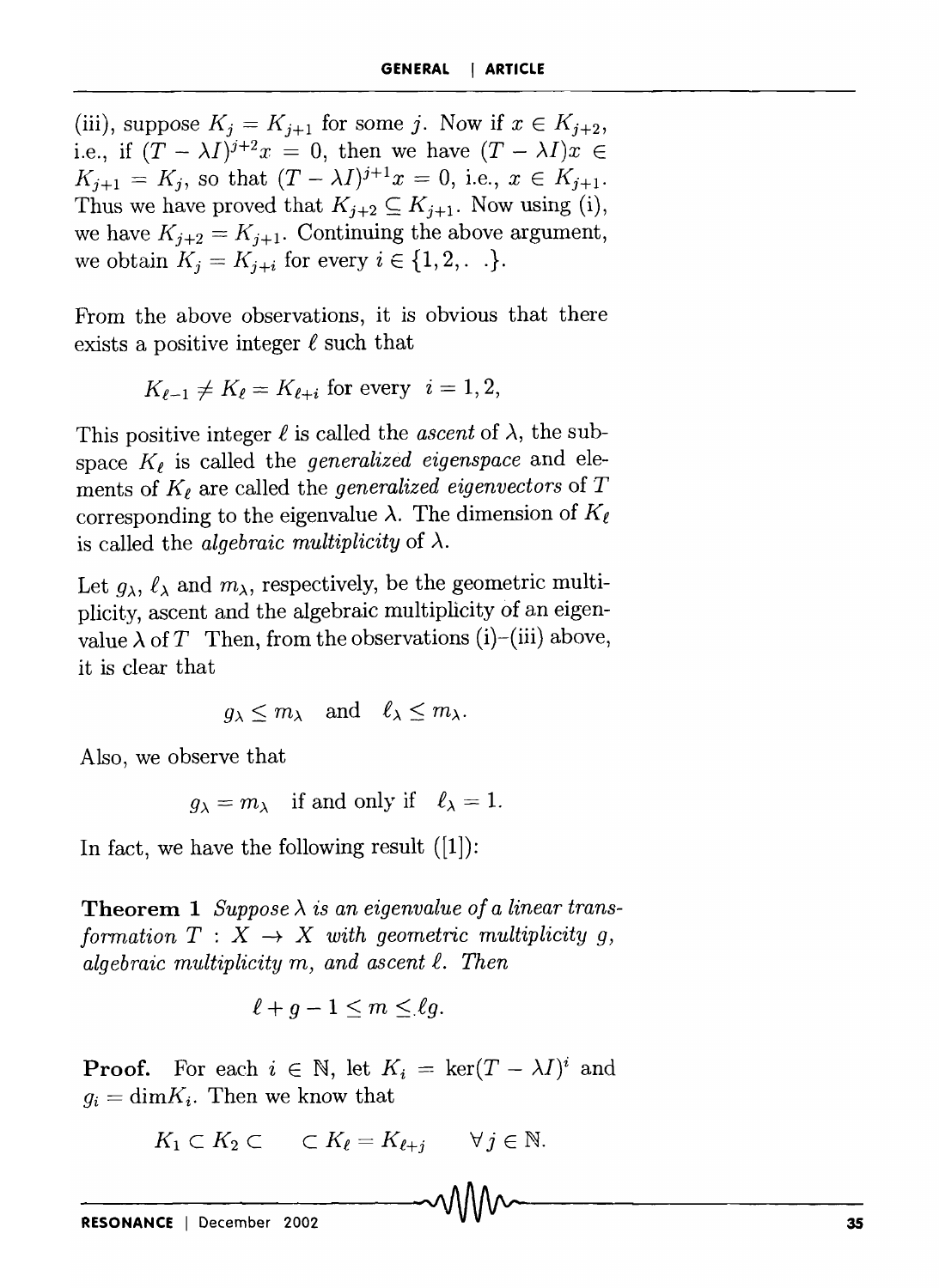From this, it is clear that

$$
g_1 + i - 1 \le g_i \qquad \forall i \in \{1, \ldots, \ell\}.
$$

In particular, since  $g_1 = g$  and  $g_\ell = m$ , we have  $g + \ell +$  $1 \leq m$ . Next, we prove

$$
g_i \le g_{i-1} + g_1. \tag{1}
$$

Once, this is proved, it follows that  $g_2 \leq 2g_1 = 2g$ ,  $g_3 \leq g_2 + g_1 \leq 3g$ , etc.,  $m = g_\ell \leq \ell g$ .

For the proof of  $(1)$ , write  $K_i$  as

$$
K_i = K_{i-1} + Y_i
$$
 with  $K_{i-1} \cap Y_i = \{0\}.$ 

Hence, it is enough to show that dim  $Y_i \leq g$ . So, suppose that  $u_1$ , ,  $u_k$  be a basis of  $Y_i$ . Then we notice that  $(T \lambda I)^{i-1}u_1,$  $(T - \lambda I)^{i-1}u_k$  are linearly independent. Indeed, if  $\alpha_1$ ,  $\alpha_k$  are scalars such that  $\sum_{i=1}^k \alpha_i (T (\lambda I)^{i-1}u_j = 0$ , then, we have  $\sum_{i=1}^k \alpha_i u_i \in K_{i-1}$ . This happens only if  $\sum_{i=1}^k \alpha_i u_i = 0$ , since  $\sum_{i=1}^k \alpha_i u_i \in Y_i$ . Thus, it follows that  $\alpha_j = 0$  for  $j = 1, \ldots, k$ . Thus,  $(T - \lambda I)^{i-1}u_1$ ,  $(T - \lambda I)^{i-1}u_k$  are linearly independent. Also, since  $u_j \in K_i$ ,  $(T - \lambda I)^{i-1}u_j \in K_1$  for each  $j = 1,$ , *k.* Thus, we have proved that  $k \leq g$ . This completes the proof.  $\Box$ 

Our attempt is to prove that, if  $\lambda_1$ ,  $\lambda_k$  are the distinct eigenvalues of T with algebraic multiplicities  $m_1$ ,  $m_k$  and ascents  $\ell_1$ ,  $\ell_k$  respectively, then

$$
m_1 + \cdots + m_k = \dim X,\tag{2}
$$

so that *T* is diagonalizable if and only if  $\ell_i = 1$  for every  $j = 1, \dots, k$ . For showing this, it is enough to prove that

$$
X = \ker(T - \lambda_1)^{\ell_1} + \cdots + \ker(T - \lambda_k)^{\ell_k}
$$

with

$$
\ker(T - \lambda_i I)^{\ell_i} \cap \ker(T - \lambda_j I)^{\ell_j} = \{0\} \text{ for } i \neq j.
$$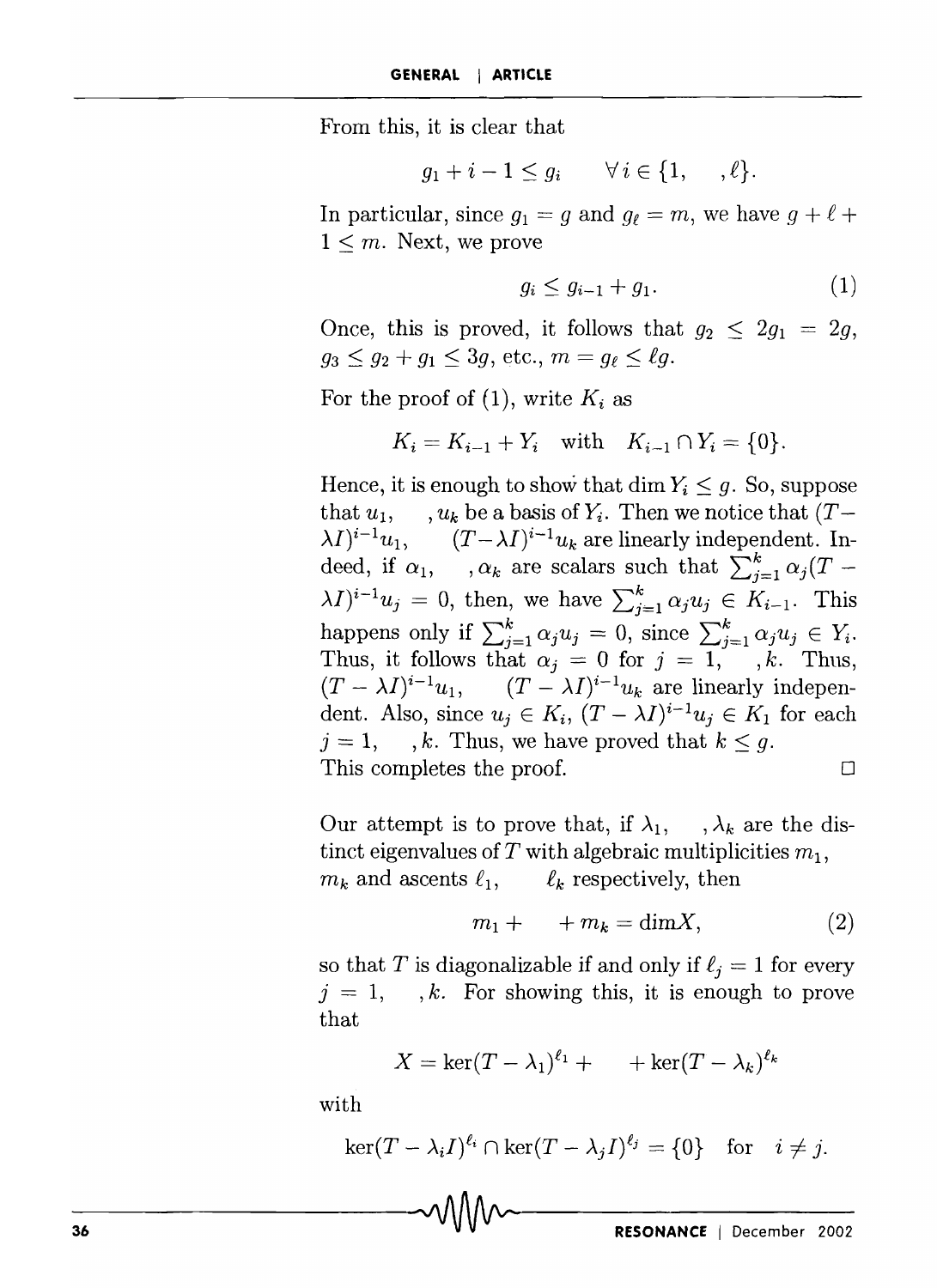All this discussion would be in vain if *T* has no eigenvalues. So first let us prove

**Theorem 2** *Every linear transformation*  $T : X \rightarrow X$ *has at least one eigenvalue.* 

Usually this result is proved by invoking the concept of *determinant* of a linear transformation or matrix. The following simple and elegant proof which does not depend on the concept of determinant is due to Sheldon Axler [2J.

**Proof of Theorem 2.** Suppose dim  $X = n$ , and  $x \in X$ is a nonzero element. Since the set  $\{x, T(x), \dots, T^n(x)\}\$ consisting of  $n+1$  elements is linearly dependent, there exists complex numbers  $\alpha_0, \alpha_1, \ldots, \alpha_n$  with at least one of them nonzero, such that

$$
\alpha_0 x + \alpha_1 T(x) + \cdots + \alpha_n T^n(x) = 0.
$$

Writing

 $p(t) = \alpha_0 + \alpha_1 t + \ldots + \alpha_n t^n$ ,  $p(T) = \alpha_0 I + \alpha_1 T + \ldots + \alpha_n T^n$ 

we have

$$
p(T)(x)=0.
$$

Suppose  $k = \max\{i : \alpha_i \neq 0\}$ . Then, by Fundamental Theorem of Algebra, there exists  $\lambda_1$ ,  $\lambda_k$  in  $\mathbb C$  such that

$$
p(t) = \alpha_k(t - \lambda_1) \qquad (t - \lambda_k).
$$

Thus we see that

$$
(T - \lambda_1 I) \qquad (T - \lambda_k I)(x) = p(T)(x) = 0.
$$

The above relation shows that at least one of  $T - \lambda_1 I$ .  $T - \lambda_k I$  is not injective, so that at least one of  $\lambda_1, \dots, \lambda_k$ is an eigenvalue of  $T$ 

As a first step towards the proof of (2) we prove:<br>  $\bigcirc$   $\bigcirc$   $\bigcirc$   $\bigcirc$   $\bigcirc$   $\bigcirc$   $\bigcirc$   $\bigcirc$   $\bigcirc$   $\bigcirc$   $\bigcirc$   $\bigcirc$   $\bigcirc$   $\bigcirc$   $\bigcirc$   $\bigcirc$   $\bigcirc$   $\bigcirc$   $\bigcirc$   $\bigcirc$   $\bigcirc$   $\bigcirc$   $\bigcirc$   $\bigcirc$   $\bigcirc$   $\bigcirc$   $\bigcirc$   $\bigcirc$ 

One can prove the existence of an eigenvalue without using the concept of the determinant.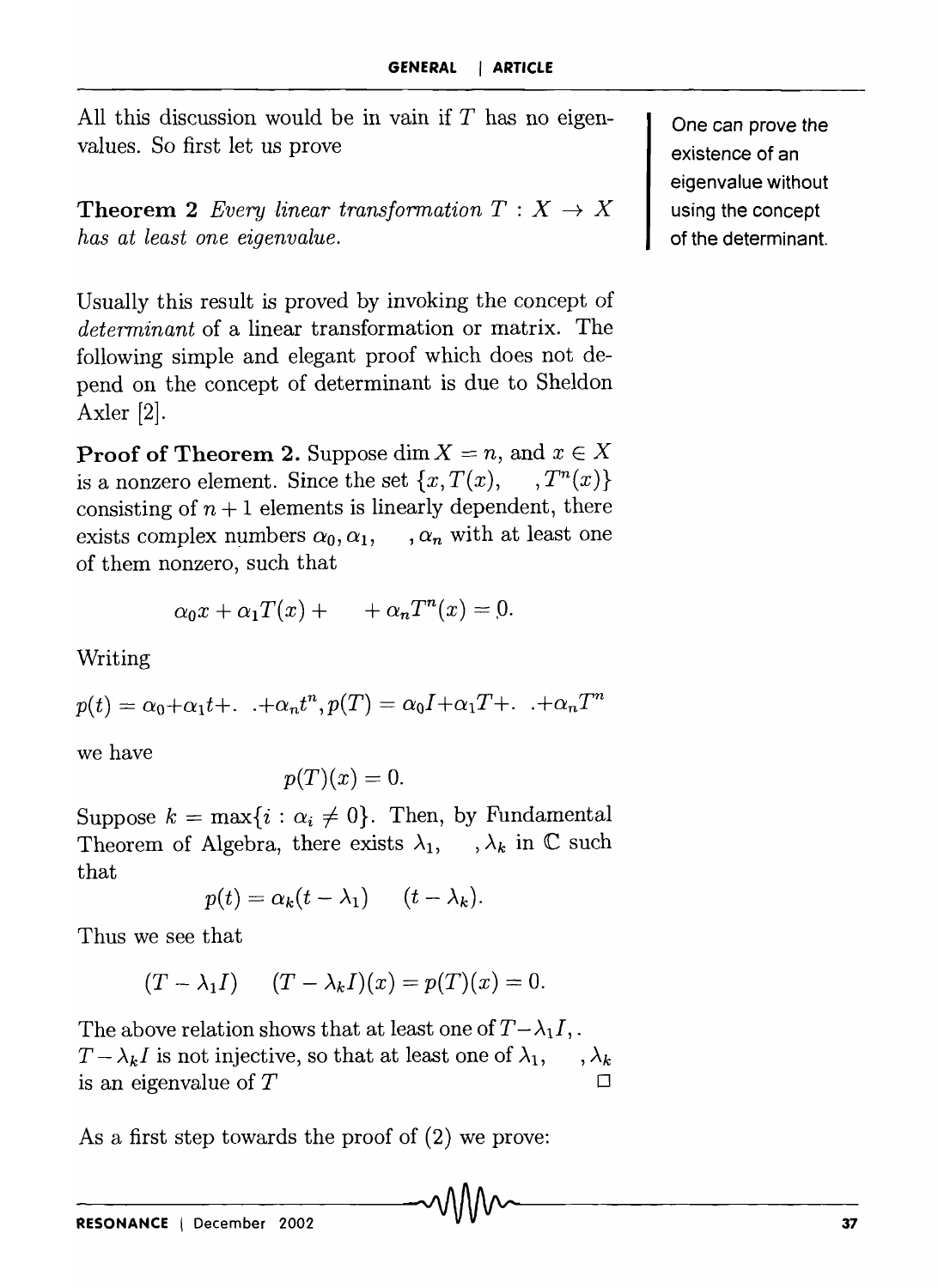**Theorem 3** Let  $\lambda$  be an eigenvalue of T with ascent  $\ell$ . Let  $K = \ker(T - \lambda I)^{\ell}$  and  $R = \text{range}(T - \lambda I)^{\ell}$ . Then

- (i) *K and R are invariant under T, and*
- (ii)  $X = K + R$  with  $K \cap R = \{0\}$ .
- (iii) *X is spanned by generalized eigenvectors of T*
- (iv)  $\lambda$  *is the only eigenvlaue of*  $T\vert_K$ .

**Proof.** It is easy to see that

$$
T(T - \lambda I)^j = (T - \lambda I)^j T \quad \forall j \in \mathbb{N}.
$$

Hence, if  $x \in K$ , then

$$
(T - \lambda I)^{\ell}(Tx) = T(T - \lambda I)^{\ell}(x) = 0,
$$

so that  $Tx \in K$  showing that K is invariant under T To see that *R* is invariant under *T* let  $y \in R$ , and let  $x \in X$  such that  $y = (T - \lambda I)^{\ell} x$ . Then we have

$$
Ty = T(T - \lambda I)^{\ell}(x) = (T - \lambda I)^{\ell}(Tx) \in R,
$$

showing that  $R$  is invariant under  $T$  Thus, proofs of (i) and (ii) are over.

Next suppose that  $x \in K \cap R$ . Then we have

$$
(T-\lambda I)^\ell x=0\quad\text{and}\quad x=(T-\lambda I)^\ell u
$$

for some  $u \in X$ , so that

$$
0 = (T - \lambda I)^{\ell} x = (T - \lambda I)^{2\ell} u.
$$

Thus  $u \in \ker(T - \lambda I)^{2\ell} = \ker(T - \lambda I)^{\ell}$ . Hence  $x =$  $(T - \lambda I)^{\ell} u = 0$ . Thus we have proved that  $K \cap R = \{0\}.$ This, together with the relation  $\dim X = \dim K + \dim R$ implies that  $X = K + R$ , proving (ii).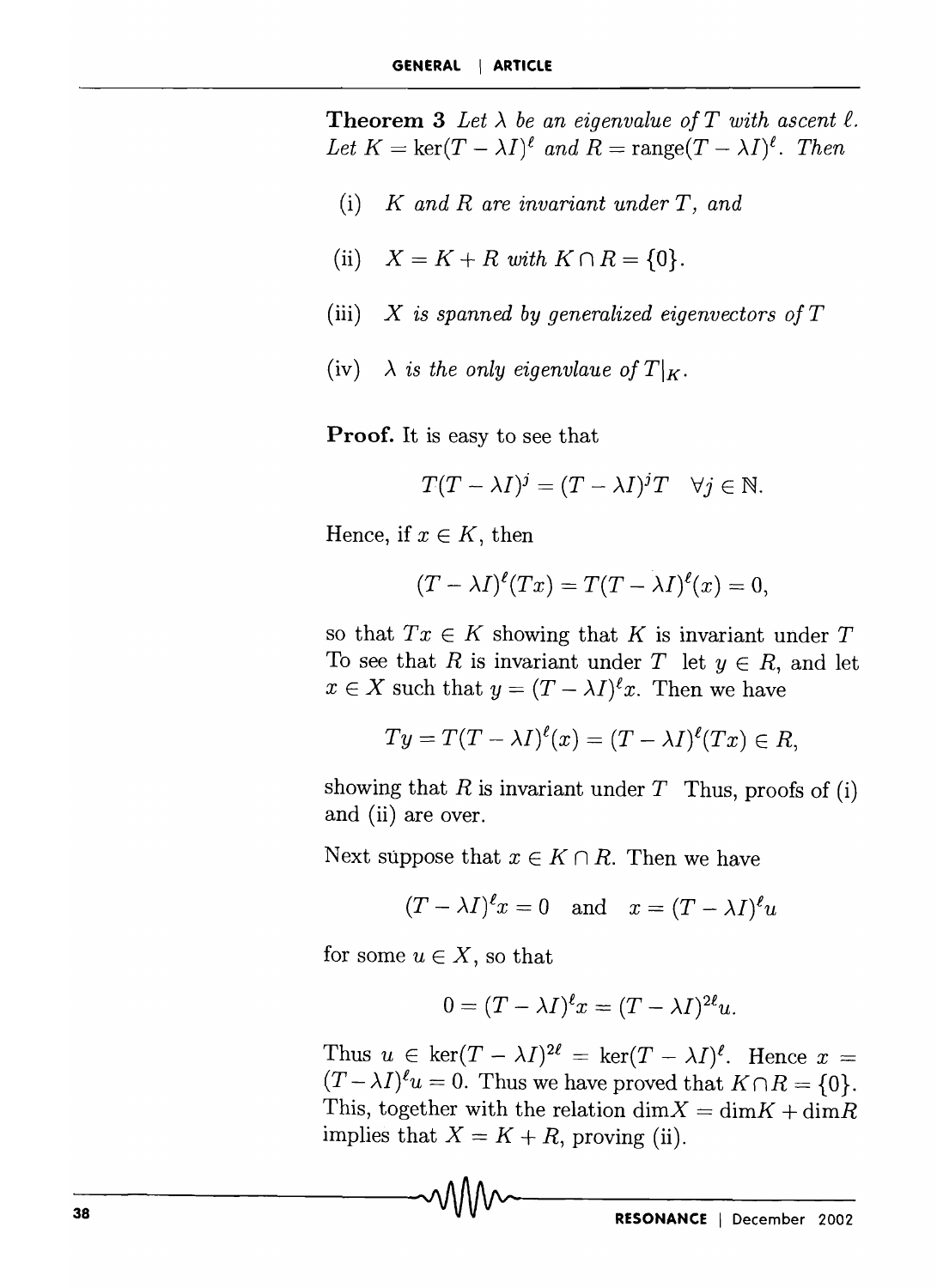We show (iii) by induction on the dimension of  $X$ . Clearly the result is true if  $n = 1$ . Next suppose  $n > 1$  and that the result is true for all vector spaces of dimension less than *n*. Since  $K \neq \{0\}$ , we see from (ii) that  $R \neq X$ , so that  $\dim R < n$ , and by induction assumption R is spanned by the generalized eigenvectors of  $T|_R$ . Since generalized eigenvectors of  $T|_R$  are generalized eigenvectors of  $T$  as well, and elements of  $K$  are already generalized eigenvectors of *T,* it follows that X is spanned by the generalized eigenvectors of *T* 

To see (iv), first observe by Theorem 2 that  $T|_K$  has at least one eigenvalue. Suppose  $\mu$  is an eigenvalue of  $T|_K$ and  $x \neq 0$  is a corresponding eigenvector. Then we have  $(T - \lambda I)x = (\mu - \lambda)x$  so that

$$
0=(T-\lambda I)^{\ell}x=(\mu-\lambda)^{\ell}x.
$$

This shows that  $\mu = \lambda$ , as desired.

$$
\Box
$$

**Theorem 4** *If*  $\lambda$  *and*  $\mu$  *are distinct eigenvalues of*  $T$ *with corresponding ascents*  $\ell_{\lambda}$  *and*  $\ell_{\mu}$  *respectively, then* 

$$
\ker(T-\lambda I)^{\ell_{\lambda}}\cap\ker(T-\mu I)^{\ell_{\mu}}=\{0\}.
$$

**Proof.** Suppose  $\lambda$  and  $\mu$  are distinct eigenvalues of T with corresponding ascents  $\ell_{\lambda}$  and  $\ell_{\mu}$ , respectively. Let us denote  $\ell_{\lambda}$  by  $\ell$ , and

$$
K := \ker(T - \lambda I)^{\ell}, \qquad R := \operatorname{range}(T - \lambda I)^{\ell}.
$$

Since, by Theorem 3 (ii),  $K \cap R = \{0\}$ , it is enough to show that

$$
\ker(T-\mu I)^{\ell_\mu}\subseteq R.
$$

We shall, in fact, show by induction that

$$
\ker(T - \mu I)^j \subseteq R, \quad j = 1, 2,
$$
 (3).

For proving (3), first let  $j = 1$  and  $x \in \text{ker}(T - \mu I)$ . Since  $X = K + R$ , by Theorem 3 (ii), there exists  $x_1 \in K$  and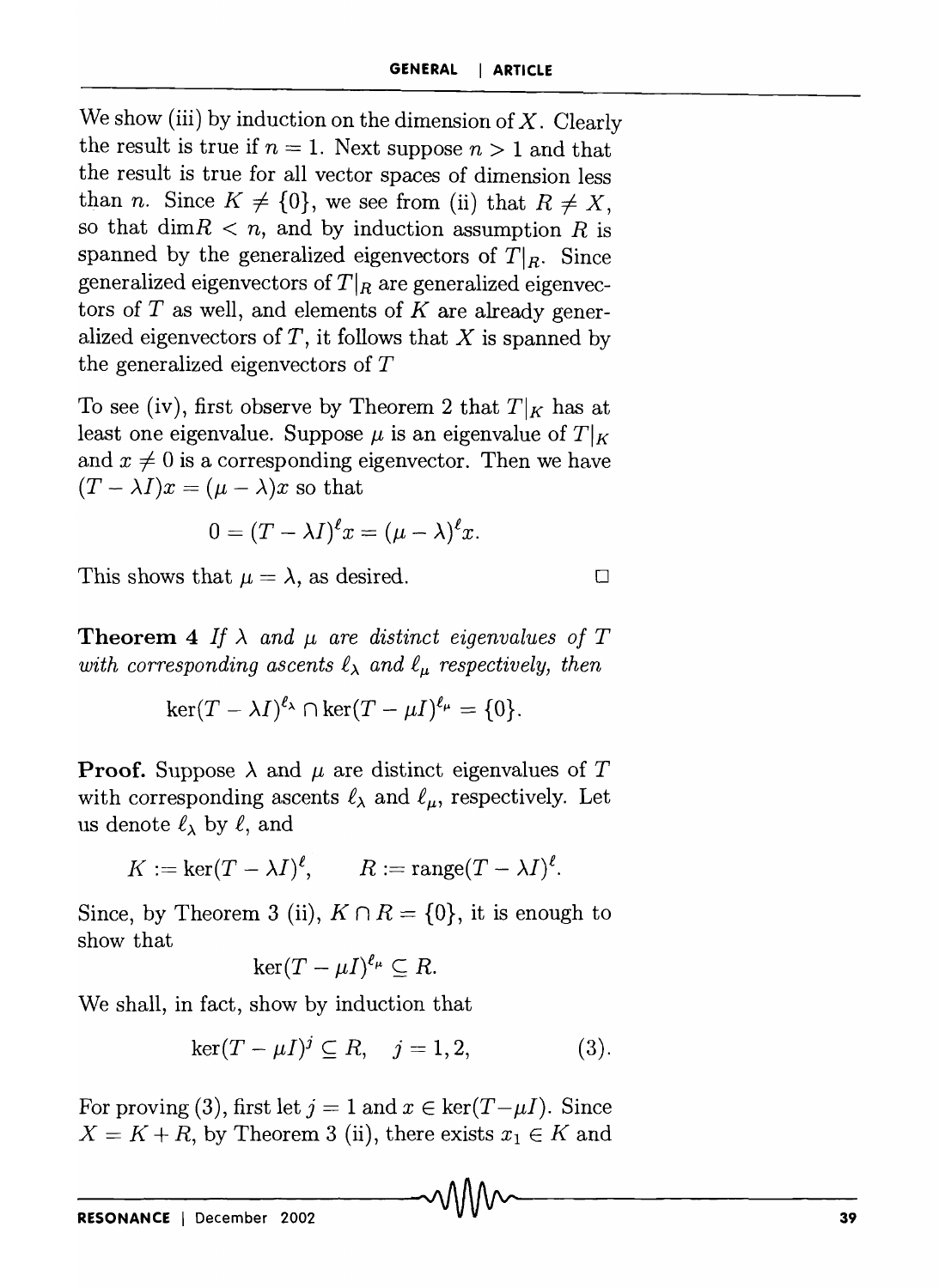$x_2 \in R$  such that  $x = x_1 + x_2$ . Now, by Theorem 3(i), *K* and *R* are invariant under *T*, so that  $(T - \mu I)x =$ 0 implies  $(T - \mu I)x_1 = 0$  and  $(T - \mu I)x_2 = 0$ . In particular, if  $x_1 \neq 0$ , then  $\mu$  is an eigenvalue of  $T|_K$ , a contradiction to the fact (ref. Theorem 3(iv)) that  $\lambda$ is the only eigenvalue of  $T|_K$ . Hence  $x_1 = 0$ , so that  $x = x_2 \in R$ .

Next suppose that the result (3) is true for some  $j \geq 1$ . Let  $x \in \text{ker}(T - \mu I)^{j+1}$ , and  $x_1 \in K$  and  $x_2 \in R$  are such that  $x = x_1 + x_2$ . Again, using the invariance of *K* and R under  $T$ ,  $(T - \mu I)^{j+1}x_1 = 0$  and  $(T - \mu I)^{j+1}x_2 = 0$ . In particular, using the induction hypothesis, we have

$$
(T - \mu I)x_1 \subseteq K \cap \ker(T - \mu I)^j \subseteq K \cap R = \{0\}.
$$

Since  $\lambda$  is the only eigenvalue of  $T|_K$ , it then follows that  $x_1 = 0$ , and hence  $x = x_2 \in R$ . Thus (3) is proved, and the proof of the theorem is complete.  $\Box$ 

Now the following theorem is obvious from Theorem 3 (iii) and Theorem 4.

**Theorem 5** Let  $\lambda_1$ ,  $\lambda_k$  be distinct eigenvalues of T *with ascents*  $\ell_1$ ,  $\ell_k$  *respectively. Then* 

$$
X=\ker(T-\lambda_1 I)^{\ell_1}+\cdots+\ker(T-\lambda_k I)^{\ell_k}
$$

*with* 

$$
\ker(T-\lambda_iI)^{\ell_i}\cap\ker(T-\lambda_jI)^{\ell_j}=\{0\}\quad\text{for}\quad i\neq j.
$$

*In particular,* 

$$
\dim X = \dim[\ker(T-\lambda_1 I)^{\ell_1}] + . . . + \dim[\ker(T-\lambda_k I)^{\ell_k}].
$$

Note that the above theorem includes the relation (2). As a corollary to the above theorem we have